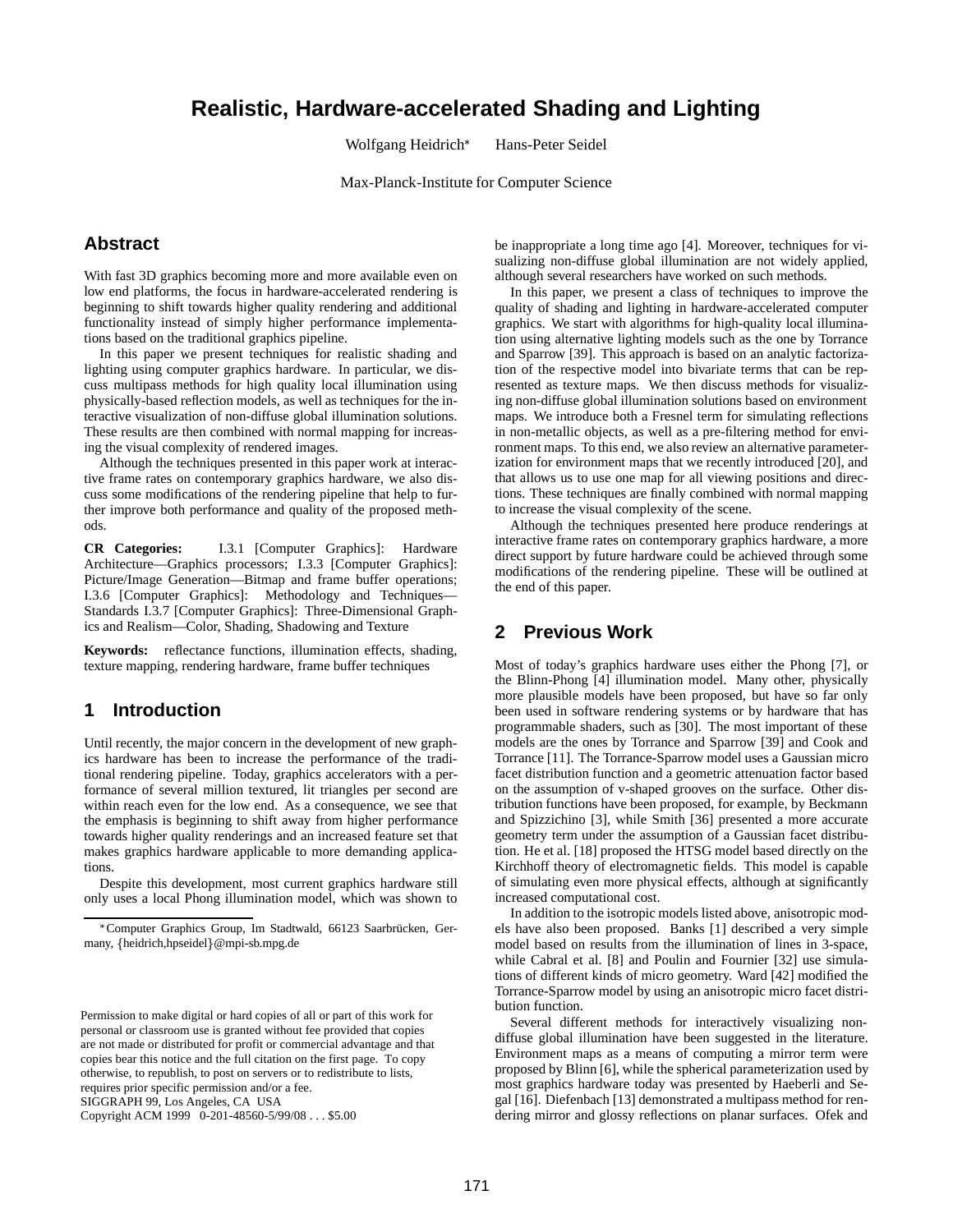Rappoport [29] interactively compute mirror reflections off curved reflectors by warping the reflected geometry. Miller et al. [28] propose an approach where the glossy reflection on a surface is stored in a compressed light field, and Walter et al. [41] place virtual lights in the scene to simulate glossy reflections. Stürzlinger and Bastos [38] employ multipass rendering to visualize the result of a photon tracing algorithm. Finally, in some work developed in parallel to ours, Bastos et al. [2] use textures and filtering techniques to render reflections in planar objects based on physically correct reflection models, and Cabral et al. [9] propose an environment mapping technique for glossy reflections not unlike ours.

Bump maps, originally introduced by Blinn [5], have recently found their way into hardware-accelerated rendering. Some researchers [14, 26, 31] built or proposed dedicated graphics hardware to implement bump maps, while others [25] use multipass techniques to realize bump maps with traditional graphics hardware. In contrast to bump maps, which define the variation of the surface normal in terms of a bump height, normal maps directly specify the direction of the surface normal. On the one hand, normal maps are less expensive to compute than bump maps, and can also be generated more easily, for example by measurements [33], or surface simplification [10]. On the other hand, normal maps are attached to the underlying geometry, while bump maps can be applied to any surface.

## **3 Alternative Lighting Models for Local Illumination**

In this section we describe techniques for applying physically accurate reflection models to the computation of local illumination in hardware-based rendering. Rather than replacing the standard Phong model by another single, fixed model, we seek a method that allows us to utilize a wide variety of different models so that the most appropriate model can be chosen for each application.

To achieve this flexibility without introducing procedural shading, a sample-based representation of the BRDF seems most promising. However, a faithful sampling of 3D isotropic or 4D anisotropic BRDFs requires too much storage to be useful on contemporary graphics hardware. Wavelets or spherical harmonics could be used to store this data more compactly, but these representations do not easily lend themselves to hardware implementations.

#### **3.1 Isotropic Models**

We propose a different approach. It turns out that most lighting models in computer graphics can be factored into independent components that only depend on one or two angles. Consider, for example the model by Torrance and Sparrow [39]:

$$
f_r(\vec{l} \to \vec{v}) = \frac{F \cdot G \cdot D}{\pi \cdot \cos \alpha \cdot \cos \beta},\tag{1}
$$

where  $f_r$  is the BRDF,  $\alpha$  is the angle between the surface normal  $\vec{n}$  and the vector *l* pointing towards the light source, while  $\beta$  is the angle between  $\vec{n}$  and the viewing direction  $\vec{v}$ . The geometry is depicted in Figure 1.

For a fixed index of refraction, the Fresnel term  $F$  in Equation 1 only depends on the angle  $\theta$  between the light direction  $l$  and the micro facet normal  $\vec{h}$ , which is the halfway vector between  $\vec{l}$  and  $\vec{v}$ . Thus, the Fresnel term can be seen as a univariate function  $F(\cos\theta)$ .

The micro facet distribution function  $D$ , which defines the percentage of facets oriented in direction  $\vec{h}$ , depends on the angle  $\delta$  between  $\vec{h}$  and the surface normal  $\vec{n}$ , as well as a roughness parameter.



Figure 1: The local geometry of reflection at a rough surface.

This is true for all widely used choices of distribution functions, including a Gaussian distribution of  $\delta$  or of the surface height, as well as the distribution by Beckmann [3]. Since the roughness is generally assumed to be constant for a given surface, this is again a univariate function  $D(\cos \delta)$ .

Finally, when using the geometry term G proposed by Smith [36], which describes the shadowing and masking of light for surfaces with a Gaussian micro facet distribution, this term is a bivariate function  $G(\cos \alpha, \cos \beta)$ .

The contribution of a single point- or directional light source with intensity  $I_i$  to the intensity of the surface is given as  $I_o$  =  $f_r(l \to \vec{v}) \cos \alpha$   $I_i$ . The term  $f_r(\mathbf{x}, l \to \vec{v}) \cos \alpha$  can be split into two bivariate parts  $F(\cos \theta) \cdot D(\cos \delta)$  and  $G(\cos \alpha, \cos \beta)/(\pi - \beta)$  $\cos \beta$ , which are then stored in two independent 2-dimensional lookup tables.

Regular 2D texture mapping can be used to implement the lookup process. If all vectors are normalized, the texture coordinates are simple dot products between the surface normal, the viewing and light directions, and the micro facet normal. These vectors and their dot products can be computed in software and assigned as texture coordinates to each vertex of the object.

The interpolation of these texture coordinates across a polygon corresponds to a linear interpolation of the vectors without renormalization. Since the reflection model itself is highly nonlinear, this is much better than simple Gouraud shading, but not as good as evaluating the illumination in every pixel (Phong shading). The interpolation of normals without renormalization is commonly known as *fast Phong shading*.

This method for looking up the illumination in two separate 2 dimensional textures requires either a single rendering pass with two simultaneous textures, or two separate rendering passes with one texture each in order to render specular reflections on an object. If two passes are used, their results are multiplied using alpha blending. A third rendering pass with hardware lighting (or a third simultaneous texture) is applied for adding a diffuse term.

If the light and viewing directions are assumed to be constant, that is, if a directional light and an orthographic camera are assumed, the computation of the texture coordinates can even be done in hardware. To this end, light and viewing direction as well as the halfway vector between them are used as row vectors in the texture matrix for the two textures:

$$
\begin{bmatrix} 0 & 0 & 0 & \cos \theta \\ h_x & h_y & h_z & 0 \\ 0 & 0 & 0 & 0 \\ 0 & 0 & 0 & 1 \end{bmatrix} \cdot \begin{bmatrix} n_x \\ n_y \\ n_z \\ 1 \end{bmatrix} = \begin{bmatrix} \cos \theta \\ \cos \delta \\ 0 \\ 1 \end{bmatrix}
$$
 (2)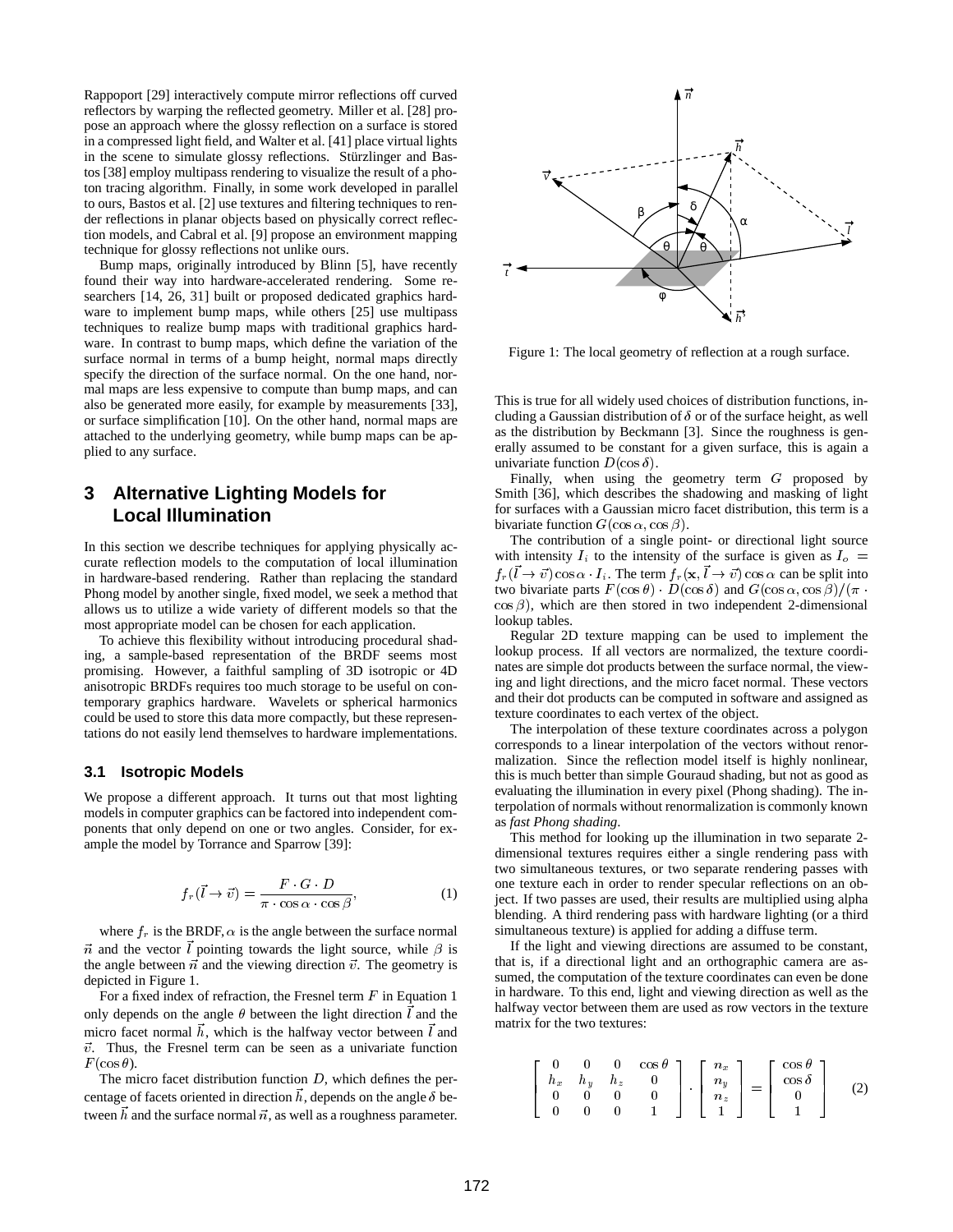$$
\begin{bmatrix} l_x & l_y & l_z & 0 \\ v_x & v_y & v_z & 0 \\ 0 & 0 & 0 & 0 \\ 0 & 0 & 0 & 1 \end{bmatrix} \cdot \begin{bmatrix} n_x \\ n_y \\ n_z \\ 1 \end{bmatrix} = \begin{bmatrix} \cos \alpha \\ \cos \beta \\ 0 \\ 1 \end{bmatrix}
$$
 (3)

Figure 2 shows a torus rendered with two different roughness settings using this technique. The assumption of an orthographic camera for lighting purposes is quite common in hardware-accelerated rendering, since it saves the normalization of the viewing vector for each vertex. APIs like OpenGL have a separate mode for applications where this simplification cannot be used, and the viewing direction has to be computed for every vertex. This case is called a *local viewer*.



Figure 2: A torus rendered with the Torrance-Sparrow reflection model and two different settings for the surface roughness.

We would like to note that the use of textures for representing the lighting model introduces an approximation error: while the term  $\overline{F}$  D is bounded by the interval [0, 1], the second term  $G/(\pi \cos \beta)$ exhibits a singularity for grazing viewing directions ( $\cos \beta \rightarrow 0$ ). Since graphics hardware typically uses a fixed-point representation of textures, the texture values are clamped to the range  $[0, 1]$ . When these clamped values are used for the illumination process, areas around the grazing angles can be rendered too dark, especially if the surface is very shiny. This artifact can be reduced by dividing the values stored in the texture by a constant which is later multiplied back onto the final result. In practice, however, these artifacts are hardly noticeable.

The same methods can be applied to all kinds of variations of the Torrance-Sparrow model, using different distribution functions and geometry terms, or the approximations proposed in [34]. With varying numbers of terms and rendering passes, it is also possible to come up with similar factorizations for all kinds of other models. For example the Phong, Blinn-Phong and Cosine Lobe models can all be rendered in a single pass with a single texture, which can even already account for an ambient and a diffuse term in addition to the specular one.

#### **3.2 Anisotropy**

Although the treatment of anisotropic materials is somewhat harder, similar factorization techniques can be applied here. For anisotropic models, the micro facet distribution function and the geometrical attenuation factor also depend on the angle  $\phi$  between the facet normal and a reference direction in the tangent plane. This reference direction is given in the form of a tangent vector  $\vec{t}$ .

For example, the elliptical Gaussian model [42] introduces an anisotropic facet distribution function specified as the product of two independent Gaussian functions, one in the direction of  $\vec{t}$ , and one in the direction of the binormal  $\vec{n} \times \vec{t}$ . This makes D a bi-<br>the variate function in the angles  $\delta$  and  $\phi$ . Consequently, the texture

coordinates can be computed in software in much the same way as described above for isotropic materials. This also holds for the other anisotropic models in computer graphics literature.

Since anisotropic models depend on both a normal and a tangent per vertex, the texture coordinates cannot be generated with the help of a texture matrix, even if light and viewing directions are assumed to be constant. This is due to the fact that the anisotropic term can usually not be factored into a term that only depends on the surface normal, and one that only depends on the tangent.

One exception to this rule is the model by Banks [1], which is mentioned here despite the fact that it is an *ad-hoc* model which is not based on physical considerations. Banks defines the reflection off an anisotropic surface as

$$
I_o = \cos \alpha \cdot (k_d < \vec{n'}, \vec{l} > +k_s < \vec{n'}, \vec{h} >^{1/r}) \cdot I_i,\qquad(4)
$$

where  $n'$  is the projection of the light vector  $l$  into the plane perpendicular to the tangent vector  $\vec{t}$ . This vector is then used as a shading normal for a Blinn-Phong lighting model with diffuse and specular coefficients  $k_d$  and  $k_s$ , and surface roughness r. In [37], it has been pointed out that this Phong term is really only a function of the two angles between the tangent and the light direction, as well as the tangent and the viewing direction. This fact was used for the illumination of lines in [37].

Applied to anisotropic reflection models, this means that this Phong term can be looked up from a 2-dimensional texture, if the tangent  $\vec{t}$  is specified as a texture coordinate, and the texture matrix is set up as in Equation 3. The additional term  $\cos \alpha$  in Equation 4 is computed by hardware lighting with a directional light source and a purely diffuse material, so that the Banks model can be rendered with one texture and one pass per light source. Figure 3 shows two images rendered with this reflection model.



Figure 3: Sphere and disk rendered with Banks' anisotropic reflection model.

# **4 Visualizing Global Illumination with Environment Maps**

The presented techniques for applying alternative reflection models to local illumination computations can significantly increase the realism of synthetic images. However, true photorealism is only possible if global effects are also considered. Since texture mapping techniques for diffuse illumination are widely known and applied, we concentrate on non-diffuse global illumination, in particular mirror- and glossy reflection.

Our approach is based on environment maps, because they offer a good compromise between rendering quality and storage requirements. With environment maps, 2-dimensional textures instead of the full 4-dimensional radiance field [28] can be used to store the illumination.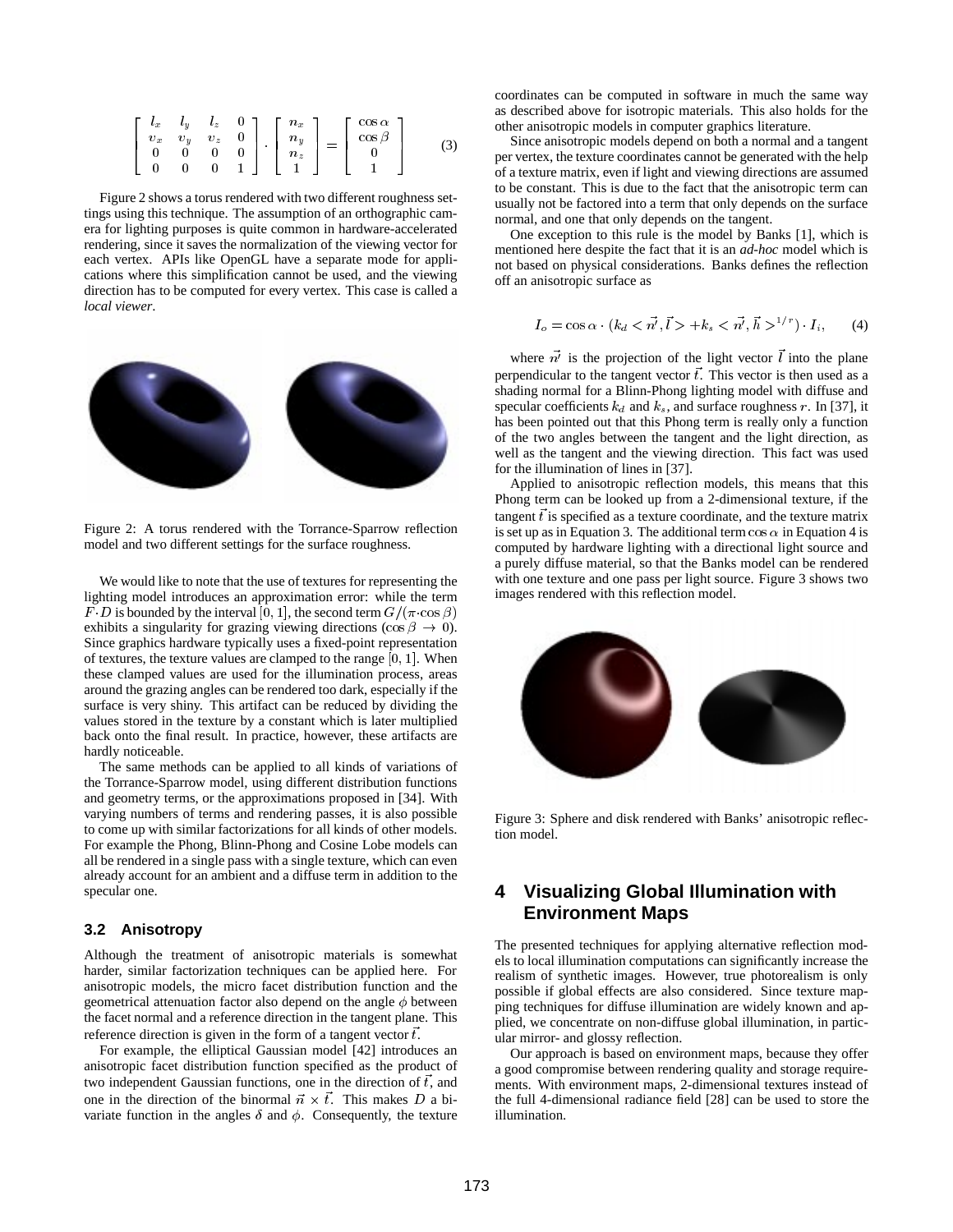#### **4.1 View-independent Environment Maps**

The first step for using environment maps is the choice of an appropriate parameterization. The spherical parameterization [16] used in most of today's graphics hardware is based on the simple analogy of a infinitely small, perfectly mirroring ball centered around the object. The environment map is the image that an orthographic camera sees when looking at this ball along the negative z-axis. The sampling rate of this map is maximal for directions opposing the viewing direction (that is, objects behind the viewer), and goes towards zero for directions close to the viewing direction. Moreover, there is a singularity in the viewing direction, since all points where the viewing vector is tangential to the sphere show the same point of the environment.

With these properties, it is clear that this parameterization is not suitable for viewing directions other than the original one. Maps using this parameterization have to be regenerated for each change of the view point, even if the environment is otherwise static. The major reason why spherical maps are used anyway, is that the lookup can be computed efficiently with simple operations in hardware: the texture coordinates for a given reflection direction are simply the  $x$ and y components of the normalized halfway vector between the reflection vector and the z-axis, which acts as a reference viewing direction (see Figure 4). For orthographic cameras, this halfway vector simplifies to the surface normal.



Figure 4: Spherical environment maps are indexed by the  $x$  and  $y$ components of the halfway vector  $\vec{h}$  between the viewing direction  $\vec{v}$  and the z-axis.

A parameterization which avoids the problems of spherical maps is cubical environment mapping, which consist of 6 independent perspective images from the center of a cube through each of its faces. The sampling of these maps is fairly good, as the sampling rates for the directions differ by a factor of  $3\sqrt{3} \approx 5.2$ . However, although hardware implementations of this parameterization have been proposed [40], these are not available at the moment. The reason for this is probably that the handling of six independent textures poses problems, and that anti-aliasing across the image borders is difficult.

We use a different parameterization that is both view independent and easy to implement on current and future hardware, and that we first described in [20]. A detailed description of its properties can be found in [19]. The parameterization is based on an analogy similar to the one used to describe spherical maps. Assume that the reflecting object lies in the origin, and that the viewing direction is along the negative  $z$  axis. The image seen by an orthographic camera when looking at the paraboloid

$$
f(x,y) = \frac{1}{2} - \frac{1}{2}(x^2 + y^2), \quad x^2 + y^2 \le 1
$$
 (5)

contains the information about the hemisphere facing towards the viewer (see Figure 5). The complete environment is stored in two separate textures, each containing the information of one hemisphere.



Figure 5: The reflections off a paraboloid can be used to parameterize the incoming light from a hemisphere of directions.

One useful property of this parameterization is a very uniform sampling of the hemisphere of directions. The differential solid angle covered by a pixel at location  $(x, y)$  is given as

$$
d\omega(x,y) = \frac{dA}{|(x,y,f(x,y))^T|^2} \cdot sr,\tag{6}
$$

where  $dA$  is the differential area of the pixel. From this formula, it is easy to derive the fact that the sampling rate only varies by a factor of <sup>4</sup>, which is even better than for cubical maps [19].

Another big advantage of this parameterization is that it can be used very efficiently in hardware implementations. Since the normal of the paraboloid in Equation 5 is the vector  $[x, y, 1, 0]^T$ , the texture coordinates for this parameterization are given as  $h_x/h_z$ and  $h_y/h_z$ . Thus, if the reflection vector  $\vec{r}_v$  in eye space is specified as the initial set of texture coordinates, the coordinates needed for the environment lookup can be computed using a projective texture matrix:

$$
\begin{bmatrix} x \\ y \\ 1 \\ 1 \end{bmatrix} = \mathbf{P} \cdot \mathbf{S} \cdot \mathbf{M}^{-1} \cdot \begin{bmatrix} r_{v,x} \\ r_{v,y} \\ r_{v,z} \\ 1 \end{bmatrix}, \tag{7}
$$

where <sup>M</sup> is a linear transformation mapping the environment map space into eye space. The environment map space is the space in which the environment is defined, that is, the one, in which the paraboloid is given by Equation 5. The inverse of <sup>M</sup> thus maps the  $\vec{r}_v$  back into this space. Then the matrix **S** adds the vector  $[0, 0, 1, 0]^T$  to compute the halfway vector h, and finally **P** copies the  $z$ -component into the homogeneous component  $w$  to perform the perspective division.

In order to specify  $\vec{r}_v$  as the initial set of texture coordinates, this vector has to be computed per vertex. This can be achieved either in software, or by a hardware extension allowing for the automatic computation of these texture coordinates, which we proposed in [20]. Kilgard [23] has implemented this extension for Mesa and the new drivers for the Riva TNT graphics chip.

What remains to be done is to combine frontfacing and backfacing regions of the environment into a single image. To this end, we mark those pixels inside the circle  $x^2 + y^2 \le 1$  of one of the two maps with an alpha value of <sup>1</sup>, the others with <sup>0</sup>. The second map does not need to contain an alpha channel. Then, with either a single rendering pass and two texture maps, or two separate rendering passes, the object is rendered with the two different maps applied, and the alpha channel of the first map is used to select which map should be visible for each pixel.

Figure 6 shows the two images comprising an environment map in this parameterization, as well as two images rendered with these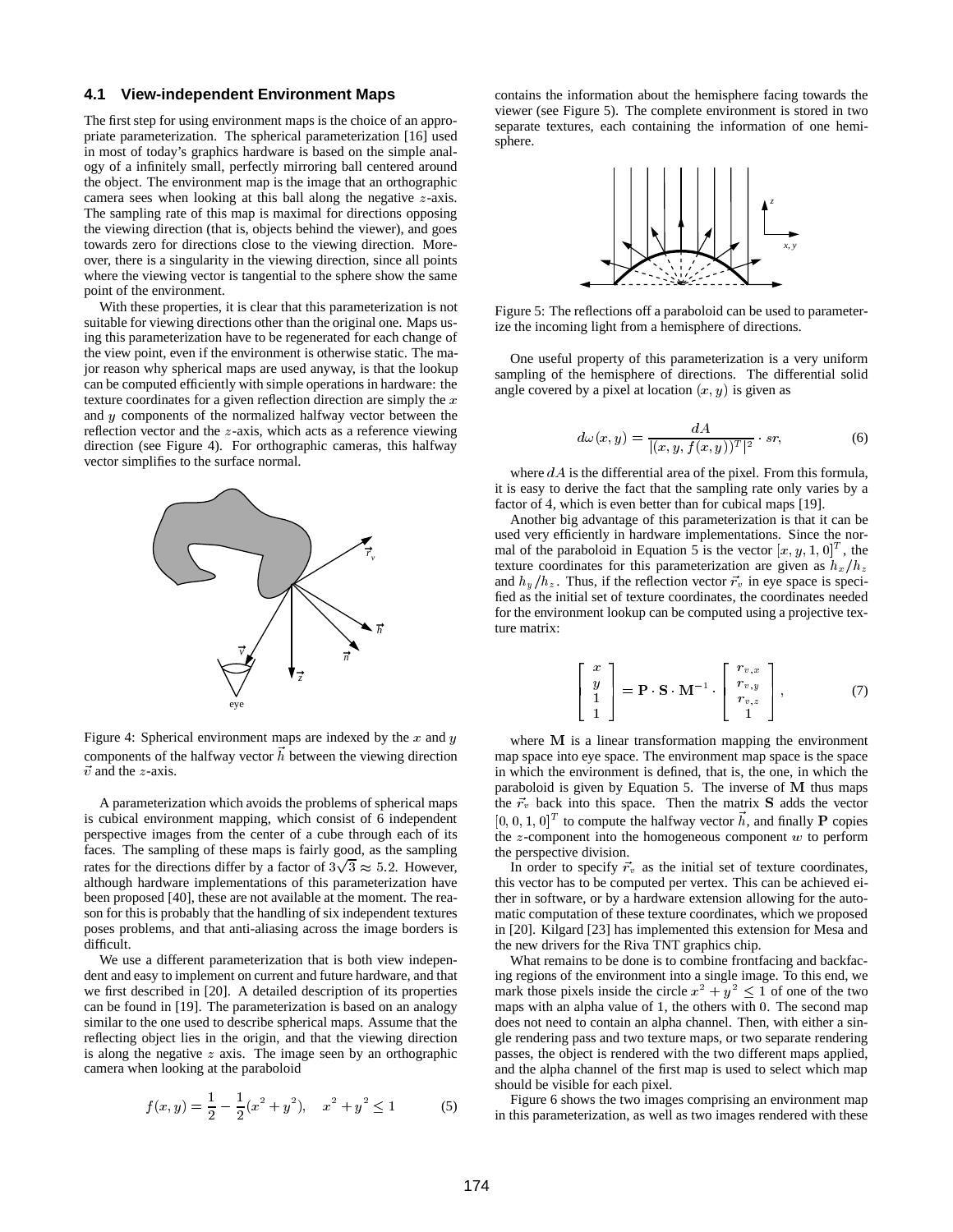maps under different viewing directions. The environment maps were generated using a ray-caster. The marked circular regions contain the information for the two hemispheres of directions. The regions outside the circles are, strictly speaking, not part of the environment map, but are useful for avoiding seams between the two hemispheres of directions, as well as for generating mipmaps of the environment. These parts have been generated by extending the



Figure 6: Top: two parabolic images comprising one environment map. Bottom: rendering of a torus using this environment map.

#### **4.2 Mip-map Level Generation for Parabolic Maps**

Anti-aliasing of parabolic environment maps can be performed using any of the known prefiltering algorithms, such as mipmapping [43]. For correct prefiltering, the front- and backfacing maps need to contain valid information for the whole domain  $[-1, 1]^2$ , as in Figure 6.

The next level in the mip-map hierarchy is then generated by computing a weighted sum for each  $2 \times 2$  block of texels. The weight for each texel is proportional to the solid angle it covers (Equation 6). The sum of these solid angles is the solid angle covered by the texel in the new mip-map level, and is used as a weight for the next iteration step.

Mip-mapping is, of course, an isotropic filtering technique, and therefore produces excessive blurring for grazing viewing angles. These problems, are, however in no way specific to environment maps. By weighting each pixel with its solid angle, filtering is correct within the limits of the mip-mapping approach, since each texel in the map is correctly anti-aliased, and each pixel on the object is textured by exactly one hemispherical map.

### **4.3 Mirror and Diffuse Terms with Environment Maps**

Once an environment map is given in the parabolic parameterization, it can be used to add a mirror reflection term to an object. Due to the view-independent nature of this parameterization, one map suffices for all possible viewing positions and directions. Using multi-pass rendering and either alpha blending or an accumulation buffer [17], it is possible to add a diffuse global illumination term through the use of a precomputed texture. Two methods exist for the generation of such a texture. One way is, that a global illumination algorithm such as Radiosity is used to compute the diffuse global illumination in every surface point.

The second approach is purely image-based, and was proposed by Greene [15]. The environment map used for the mirror term contains information about the incoming radiance  $L_i(\mathbf{x}, l)$ , where x is the point for which the environment map is valid, and  $l$  the direction of the incoming light. This information can be used to prefilter the environment map to represent the diffuse reflection of an object for all possible surface normals. Like regular environment maps, this texture is only valid for one point in space, but can be used as an approximation for nearby points.

#### **4.4 Fresnel Term**

A regular environment map without prefiltering describes the incoming illumination in a point in space. If this information is directly used as the outgoing illumination, as with regular environment mapping, only metallic surfaces can be modeled. This is because for metallic surfaces (surfaces with a high index of refraction) the Fresnel term is almost one, independent of the angle between light direction and surface normal. Thus, for a perfectly smooth (i.e. mirroring) surface, incoming light is reflected in the mirror direction with a constant reflectance.

For non-metallic materials (materials with a small index of refraction), however, the reflectance strongly depends on the angle of the incoming light. Mirror reflections on these materials should be weighted by the Fresnel term for the angle between the normal and the viewing direction  $\vec{v}$ .

Similar to the techniques for local illumination presented in Section 3, the Fresnel term  $F(\cos\theta)$  for the mirror direction  $\vec{r}_v$  can be stored in a texture map. Since here only the Fresnel term is required, a 1-dimensional texture map suffices for this purpose. This Fresnel term is rendered to the framebuffer's alpha channel in a separate rendering pass. The mirror part is then multiplied with this term in a second pass, and a third pass is used to add the diffuse part. This yields an outgoing radiance of  $L_o = F \cdot L_m + L_d$ , where  $L_m$  is the contribution of the mirror term, while  $L_d$  is the contribution due to diffuse reflections.

In addition to simply adding the diffuse part to the Fresnelweighted mirror reflection, we can also use the Fresnel term for blending between diffuse and specular:  $L_o = F \cdot L_m + (1 - F) L_d$ . This allows us to simulate diffuse surfaces with a transparent coating: the mirror term describes the reflection off the coating. Only light not reflected by the coating hits the underlying surface and is there reflected diffusely.

Figure 7 shows images generated using these two approaches. In the top row, the diffuse term is simply added to the Fresnelweighted mirror term (the glossy reflection is zero). For a refractive index of 1.5 (left), which approximately corresponds to glass, the object is only specular for grazing viewing angles, while for a high index of refraction (200, right image), which is typical for metals, the whole object is highly specular.

The bottom row of Figure 7 shows two images generated with the second approach. For a low index of refraction, the specular term is again high only for grazing angles, but in contrast to the image above, the diffuse part fades out for these angles. For a high index of refraction, which, as pointed out above, corresponds to metal, the diffuse part is practically zero everywhere, so that the object is a perfect mirror for all directions.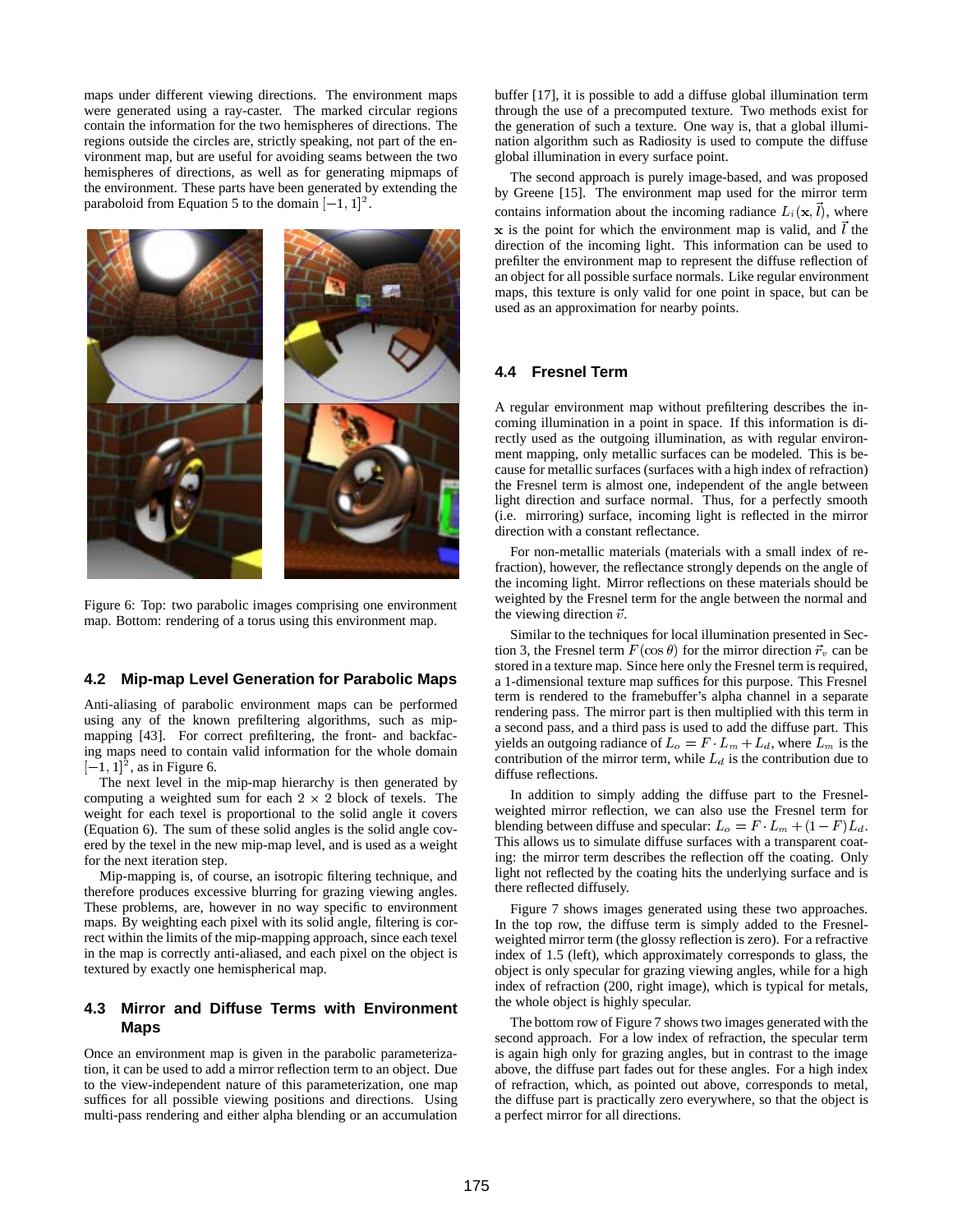

Figure 7: Mirror and diffuse reflections weighted by a Fresnel term for a varying index of refraction. Top: constant diffuse coefficient, bottom: diffuse reflection fading out with the Fresnel term.

### **4.5 Precomputed Glossy Reflection and Transmission**

We would now like to extend the concept of environment maps to glossy reflections. The idea is similar to the diffuse prefiltering proposed by Greene [15] and the approach by Voorhies and Foran [40] to use environment maps to generate Phong highlights from directional light sources. These two ideas can be combined to precompute an environment map containing the glossy reflection of an object with a Phong material. With this concept, effects similar to the ones presented by Debevec [12] are possible in real time.

As shown in [24], the Phong BRDF is given by

$$
f_r(\vec{l} \to \vec{v}) = k_s \cdot \frac{<\vec{r}_l, \vec{v}>^{1/r}}{\cos \alpha} = k_s \cdot \frac{<\vec{r}_v, \vec{l}>^{1/r}}{\cos \alpha}, \quad (8)
$$

where  $\vec{r}_l$ , and  $\vec{r}_v$  are the reflected light- and viewing directions, respectively.

Thus, the specular global illumination using the Phong model is

$$
L_o(\vec{r}_v) = k_s \cdot \int_{\Omega(\vec{n})} \langle \vec{r}_v, \vec{l} \rangle^{1/r} L_i(\vec{l}) d\omega(\vec{l}), \qquad (9)
$$

which is only a function of the reflection vector  $\vec{r}_v$  and the environment map containing the *incoming* radiance  $L_i(l)$ . Therefore, it is possible to take a map containing  $L_i(l)$ , and generate a filtered map containing the *outgoing* radiance for a glossy Phong material. Since this filtering is relatively expensive, it cannot be redone for every frame in an interactive application. Thus, it is important to use a view-independent parameterization such as our parabolic maps.

Figure 8 shows such a map generated from the original environment in Figure 6, as well as a glossy sphere textured with this map. The same technique can be applied to simulate glossy transmission on thin surfaces. This is also depicted in Figure 8.

If the original environment map is given in a high-dynamic range format, then this prefiltering technique allows for effects similar to the ones described by Debevec [12]. Although reflections of an object onto itself cannot be modeled by environment maps, the renderings are quite convincing, considering that these images can be



Figure 8: Top: original parabolic map used in this figure and Figure 7, as well as prefiltered map with a roughness of 0.01. Bottom: application of the filtered map to a reflective torus (left) and a transmissive rectangle (right).

rendered at frame rates of about 20Hz even on low end workstations such as an SGI O<sub>2</sub>.

# **5 Normal Maps**

Bump maps are becoming popular for hardware-accelerated rendering, because they allow us to increase the visual complexity of a scene without requiring excessive amounts of geometric detail.

Normal maps can be used for achieving the same goal, and have the advantage that the expensive operations (computing the local surface normal by transforming the bump into the local coordinate frame) have already been performed in a preprocessing stage. All that remains to be done is to use the precomputed normals for shading each pixel. Another advantage of normal maps is that recently methods have shown up for measuring them directly [33], or for generating them as a by-product of mesh simplification [10]. Although we only handle normal maps here, some of these results could also be useful for implementations of bump maps, as will be discussed in Section 6.

In this section, we first describe how normal maps can be lit according to the Blinn-Phong illumination model using a set of socalled *imaging operations*. These have been formally defined in OpenGL version 1.2 [35], and it can therefore be expected that they will be available on a wide variety of future graphics hardware.

Afterwards, we discuss how the techniques for other local illumination models from Section 3, as well as the environment mapping techniques from Section 4 can be used together with normal maps. This part relies on the *pixel texture* extension that is currently only available from Silicon Graphics [22]. It has been shown elsewhere [21], that this extension is so powerful and versatile, that it might be implemented by other vendors in future systems.

The methods described here assume an orthographic camera and directional light sources. The artifacts introduced by these assumptions are usually barely noticeable for surfaces with bump maps, because the additional detail hides much of them.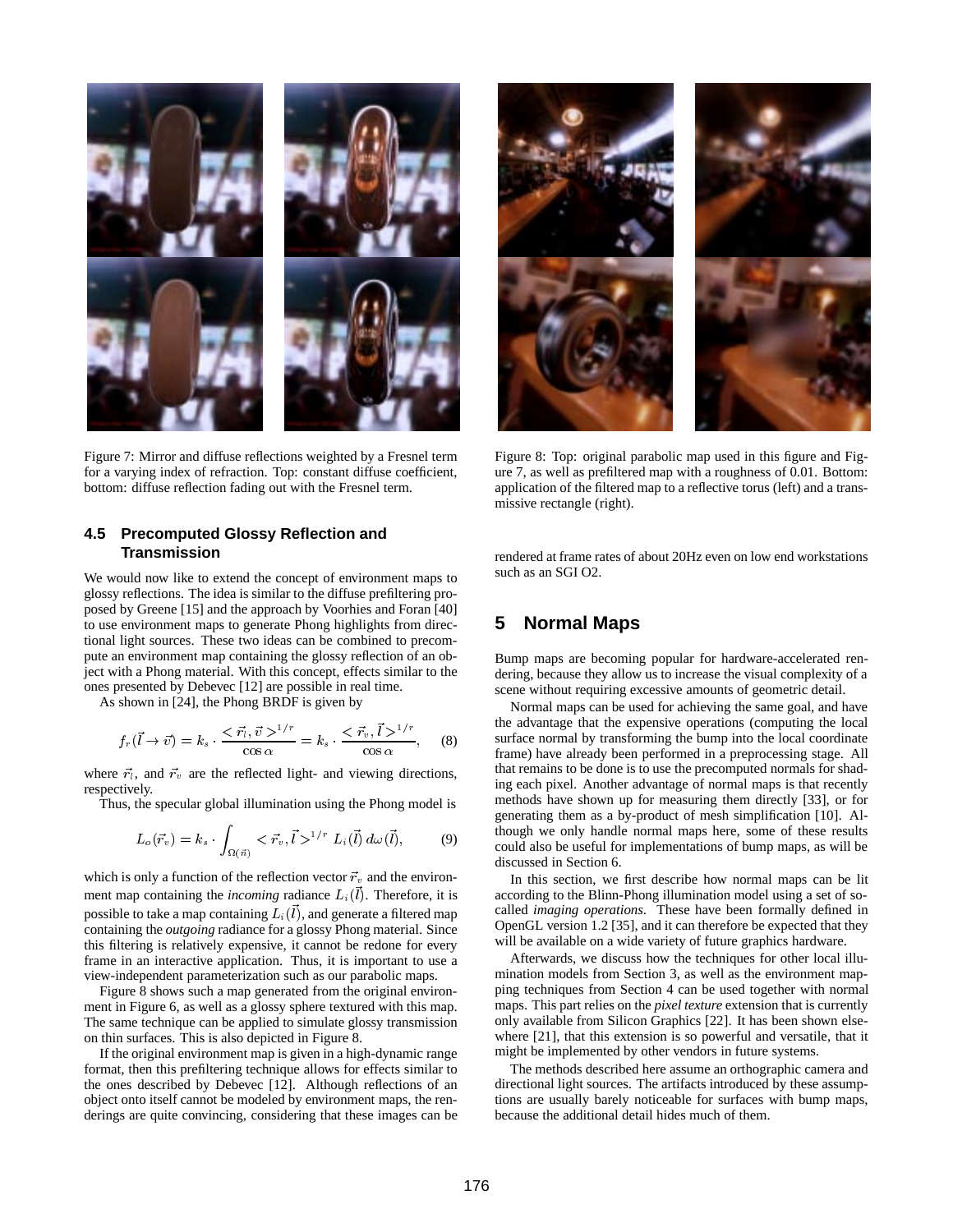### **5.1 Normal Maps with local Blinn-Phong Illumination**

Among many other features (see [35] for details), the imaging operations make it possible to apply a  $4 \times 4$  matrix to each pixel in an image, as it is transferred to or from the frame buffer or to texture RAM. Following this color matrix transformation, a lookup table may be applied to each individual color component.

With these two mechanisms and a given normal map in the form of a color coded image, the map can be lit in two rendering passes. First, a color matrix is specified, which maps the normal from object space into eye space and then computes the diffuse illumination (which is essentially given by the dot product with the light direction). When the normal image is now loaded into texture RAM, the lighting computations are performed. Afterwards the loaded, lit texture is applied to the object using texture mapping.

A similar second rendering pass draws the specular part. This time, however, the matrix computes the dot product between normal and the halfway vector  $\vec{h}$  from Figure 1. The exponentiation by  $1/r$ , where  $r$  is the surface roughness, is performed by a color lookup table.

Figure 9 shows two images where one polygon is rendered with this technique. On the left side, a simple exponential wave function is used as a normal map. The normal map for the image on the right side has been measured from a piece of wallpaper with the approach presented in [33].



Figure 9: Two Phong-lit normal maps. The right one has been measured from a piece of wallpaper using the approach presented in [33].

### **5.2 Normal Maps with Other Reflection Models and Environment Maps**

The techniques from Sections 3 and 4 could also be applied to normal maps, if the texture lookup could be performed per pixel instead of only per vertex. This can be achieved using the pixel texture extension from Silicon Graphics. It adds an additional stage to the rendering pipeline directly after the color matrix and the color table described above. This stage allows to interpret each of the color components as a texture coordinate pointing into a 1-, 2-, 3-, or 4-dimensional texture (see [22] for details).

This leads to the following algorithm for applying alternative lighting models:

- Render the object with the color coded normal map as a texture, thereby marking each visible pixel in the stencil buffer.
- Copy the frame buffer to main memory. This yields an image which contains the normal vector for each pixel.
- For each pass described in Section 3, set up the color matrix and blending as required by the respective illumination model,

and copy the normal image from main memory into the frame buffer. Copy only those pixels marked in the stencil buffer.

For environment maps, the situation is somewhat more difficult, because the parabolic parameterization requires the use of projective textures, which are currently not supported by the pixel texture extension. As has been pointed out in  $[21]$ , this limitation also prevents the use of pixel textures in other interesting applications, such as shadow maps. Hopefully this restriction will be removed in the future. Until then, pixel textures can still be used for environment mapping from a fixed viewing direction, which of course defeats the point of introducing the parabolic parameterization.

The images in Figure 10 were generated using the pixel texture extension and a single, view-dependent environment map.



Figure 10: Combination of environment mapping and normal mapping. Left: environment map only. Right: Local Phong illumination plus environment map.

# **6 Discussion and Conclusions**

The methods described in this paper provide means for generating realistic shading and lighting effects with computer graphics hardware. We have concentrated on concepts that can be implemented on current graphics hardware. All the techniques presented here run at frame rates of 15-20Hz on an SGI O2 (except for the ones requiring pixel textures, which the O2 does not support), and  $> 20$ Hz on an SGI Octane MXE.

To conclude, we would now like to mention some issues which we deem important for the design of future graphics hardware:

The number of required rendering passes is reduced dramatically if the hardware has support for multiple textures. This is a feature which is beginning to appear on PC boards, and will probably be universally available soon.

Pixel textures are a very valuable tool and should be available on more platforms (see [21] for other applications than presented here). They should also support projective textures.

The easiest way to directly support our techniques in future hardware is to add more automatic texture generation modes. For local illumination with isotropic lighting models, the cosines between surface normal, facet normal, light direction and viewing direction are required. Except for orthographic viewing and directional light sources, these angles need to be computed in software, which requires the transformation of all vectors into eye space. For hardware lighting, these vectors are available in eye space anyway, so if the hardware could generate these cosine values automatically, this would both improve the performance and simplify the implementation. Automatic texture coordinate generation is also useful for generating the reflection vector required for the parabolic environment map parameterization. As pointed out above, this extension is already available in some implementations of OpenGL [23].